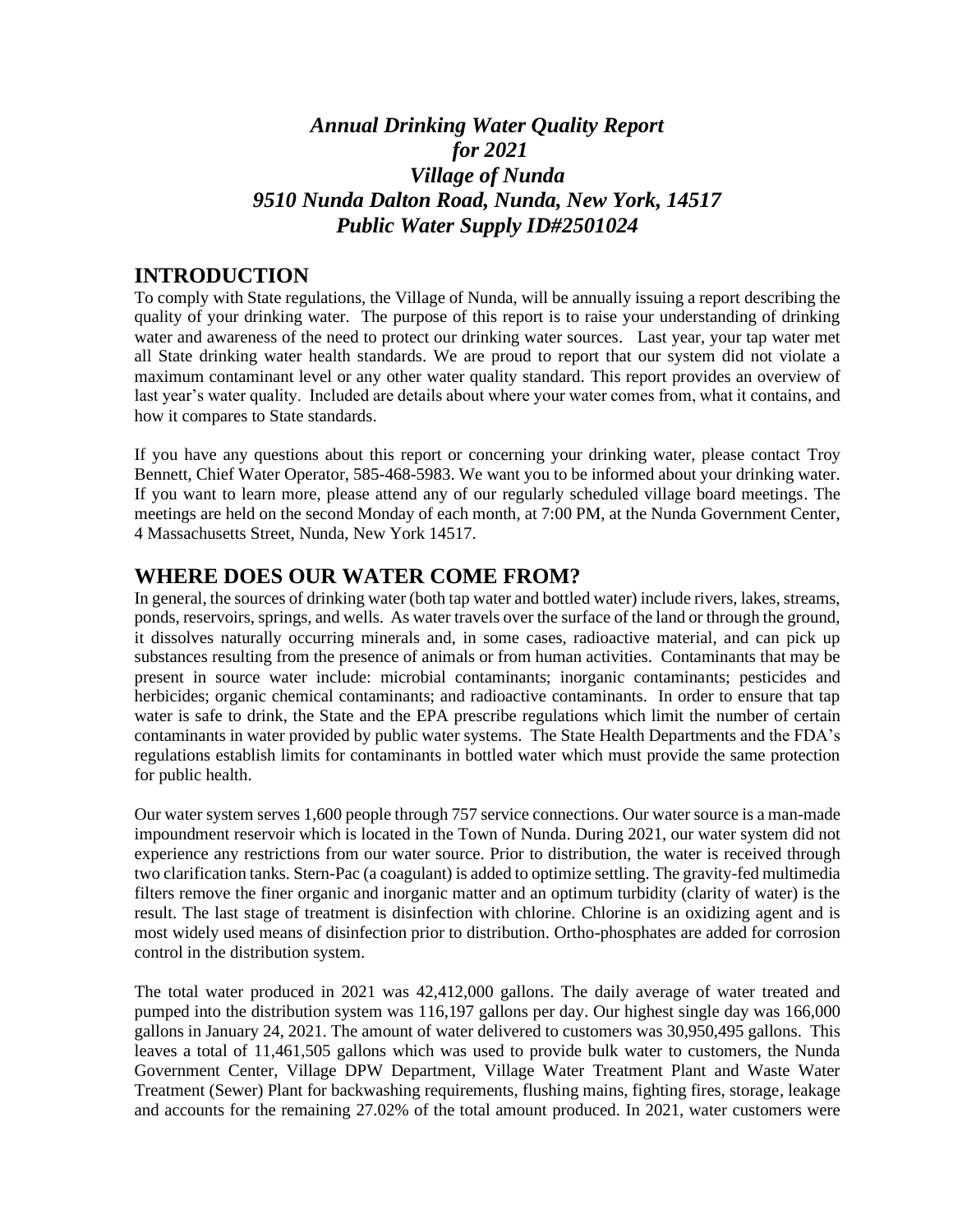charged \$49.50 for the minimum usage of 5,000 gallons per quarter, and \$3.50 per 1,000 gallons of water over the minimum usage. The annual *average water* charge per service connection, less the debt service charge was \$287.82, billed quarterly with an average of \$71.96 (or monthly average charge of \$23.99). These service charges are determined through *739 active service connections*.

The New York State Department of Health has evaluated the Village of Nunda's water source susceptibility to contamination under the Source Water Assessment Program (SWAP), and their findings are summarized in the paragraphs below. It is important to stress that these assessments were created using available information and only estimate the potential for source water contamination. Elevated susceptibility ratings do not mean that source water contamination has or will occur for this Public Water Supply (PWS). This PWS provides treatment and regular monitoring to ensure the water delivered to consumers meets all applicable standards.

For the reservoir located in the Town of Nunda, this assessment found an elevated susceptibility to contamination for this source of drinking water. The number of agricultural lands in the assessment area results in elevated potential for protozoa and pesticides contamination. No permitted discharges are found in the assessment area. There is also considerable contamination susceptibility associated with other discrete contaminant sources, and these facility types include mines. Finally, it should be noted that hydrologic characteristics (e.g., basin shape and flushing rates) generally make reservoirs highly sensitive to existing and new sources of phosphorus and microbial contamination.

# **ARE THERE CONTAMINANTS IN OUR DRINKING WATER?**

As the State regulations require, we routinely test your drinking water for numerous contaminants. These contaminants include: total coliform, turbidity, inorganic compounds, nitrate, nitrite, lead and copper, volatile organic compounds, total trihalomethanes, halo acetic acids, radiological and synthetic organic compounds. The table presented below depicts which compounds were detected in your drinking water. The State allows us to test for some contaminants less than once per year because the concentrations of these contaminants do not change frequently. Some of our data, though representative, are more than one year old.

It should be noted that all drinking water, including bottled drinking water, may be reasonably expected to contain at least small amounts of some contaminants. The presence of contaminants does not necessarily indicate that water poses a health risk. More information about contaminants and potential health effects can be obtained by calling the EPA's Safe Drinking Water Hotline (800-426-4791) or the Livingston County Health Department at 585-243-7280.

| <b>Table of Detected Contaminants</b>       |                            |                          |                                                                 |              |     |                                                   |                                            |  |
|---------------------------------------------|----------------------------|--------------------------|-----------------------------------------------------------------|--------------|-----|---------------------------------------------------|--------------------------------------------|--|
| Contaminant                                 | <b>Violation</b><br>Yes/No | Date of<br><b>Sample</b> | <b>Level Detected</b><br>Average/Maximum Measure- MCLG<br>Range | Unit<br>ment |     | <b>Regulatory</b><br>Limit<br>(MCL, TT)<br>or AL) | <b>Likely Source of Contamination</b>      |  |
| Chlorine Residuals Measured in Distribution |                            |                          |                                                                 |              |     |                                                   |                                            |  |
| Chlorine Residual                           | N <sub>0</sub>             | Daily                    | Range<br>$(0.10 - 0.91)$                                        | mg/l         | N/A | $MRDL=4.0$                                        | Water additive used to control<br>microbes |  |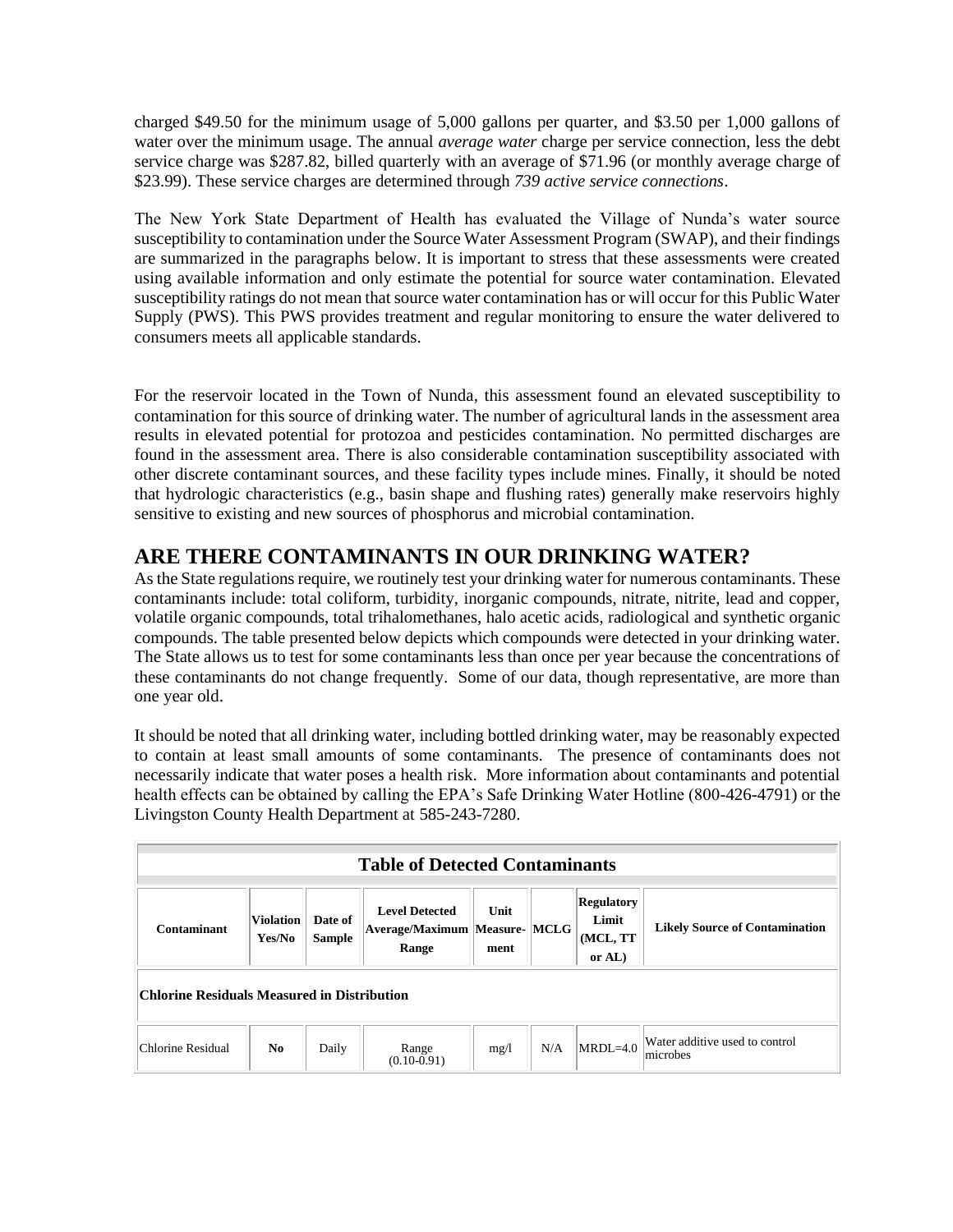| <b>Contaminant</b>                         | <b>Violation</b><br>Yes/No | Date of<br>Sample | <b>Level Detected</b><br>Average/Maximum   Measure-   MCLG<br>Range | Unit<br>ment |                | <b>Regulatory</b><br>Limit<br>(MCL, TT<br>or AL) | <b>Likely Source of Contamination</b>                                                                                                                                          |  |
|--------------------------------------------|----------------------------|-------------------|---------------------------------------------------------------------|--------------|----------------|--------------------------------------------------|--------------------------------------------------------------------------------------------------------------------------------------------------------------------------------|--|
| <b>Microbiological Contaminants</b>        |                            |                   |                                                                     |              |                |                                                  |                                                                                                                                                                                |  |
| Turbidity <sup>(1)</sup> (Raw)             | No                         | Daily             | 1.25/30.7<br>Average /<br>Maximum                                   | <b>NTU</b>   | N/A            | N/A                                              | Soil Runoff                                                                                                                                                                    |  |
| Turbidity <sup>(1)</sup><br>(Treatment)    | N <sub>o</sub>             | Daily             | 0.048 / 0.211                                                       | <b>NTU</b>   | N/A            | $TT = 0.3$                                       | Soil Runoff                                                                                                                                                                    |  |
| Turbidity <sup>(1)</sup><br>(Distribution) | No                         | 5 per<br>week     | 0.129/0.390<br>Average /<br>Maximum                                 | <b>NTU</b>   | N/A            | $TT = 5$                                         | Soil Runoff                                                                                                                                                                    |  |
| <b>Disinfection Byproducts</b>             |                            |                   |                                                                     |              |                |                                                  |                                                                                                                                                                                |  |
| Total<br>Trihalomethanes                   | N <sub>0</sub>             | 8/17/2021         | 49                                                                  | ug/L         | N/A            | $MCL = 80$                                       | By-product of drinking water<br>chlorination needed to kill harmful<br>organisms. Trihalomethanes are<br>formed when source water contains<br>large amounts of organic matter. |  |
| Halo acetic Acids                          | No                         | 8/17/2021         | 18                                                                  | ug/L         | N/A            | $MCL = 60$                                       | By-product of drinking water<br>chlorination.                                                                                                                                  |  |
| <b>Organic Contaminants</b>                |                            |                   |                                                                     |              |                |                                                  |                                                                                                                                                                                |  |
| Perfluorobutanoic<br>acid (PFBA)           | N <sub>0</sub>             | 5/17/2021         | 2.5                                                                 | Ng/L         | N/A            | N/A                                              |                                                                                                                                                                                |  |
| 1,4 Dioxane                                | No                         | 12/7/2021         | 0.344                                                               | Ug/l         | N/A            | $\mathbf{1}$                                     | Released into the environment from<br>commercial and industrial sources<br>and is associated with inactive<br>hazardous waste sites.                                           |  |
| <b>Inorganic Contaminants</b>              |                            |                   |                                                                     |              |                |                                                  |                                                                                                                                                                                |  |
| Barium                                     | No                         | 5/17/2021         | 0.0353                                                              | mg/1         | $\mathfrak{2}$ | $MCL = 2$                                        | Discharge of drilling wastes;<br>Discharge from metal refineries;<br>Erosion of natural deposits.                                                                              |  |
| Chloride                                   | No                         | 12/7/2021         | 45                                                                  | mg/L         | N/A            | $MCL = 250$                                      | Naturally occurring or indicative of<br>road salt contamination.                                                                                                               |  |
| Sodium $(2)$                               | No                         | 12/7/2021         | 23                                                                  | mg/L         | N/A            | N/A                                              | Naturally occurring; Road salt; Water<br>softeners; Animal waste.                                                                                                              |  |
| Nitrate                                    | No                         | 12/7/21           | $\overline{c}$                                                      | Mg/l         | 10             | 10                                               | Runoff from fertilizer use; leaching<br>from septic tanks, sewage; erosion of<br>natural deposits                                                                              |  |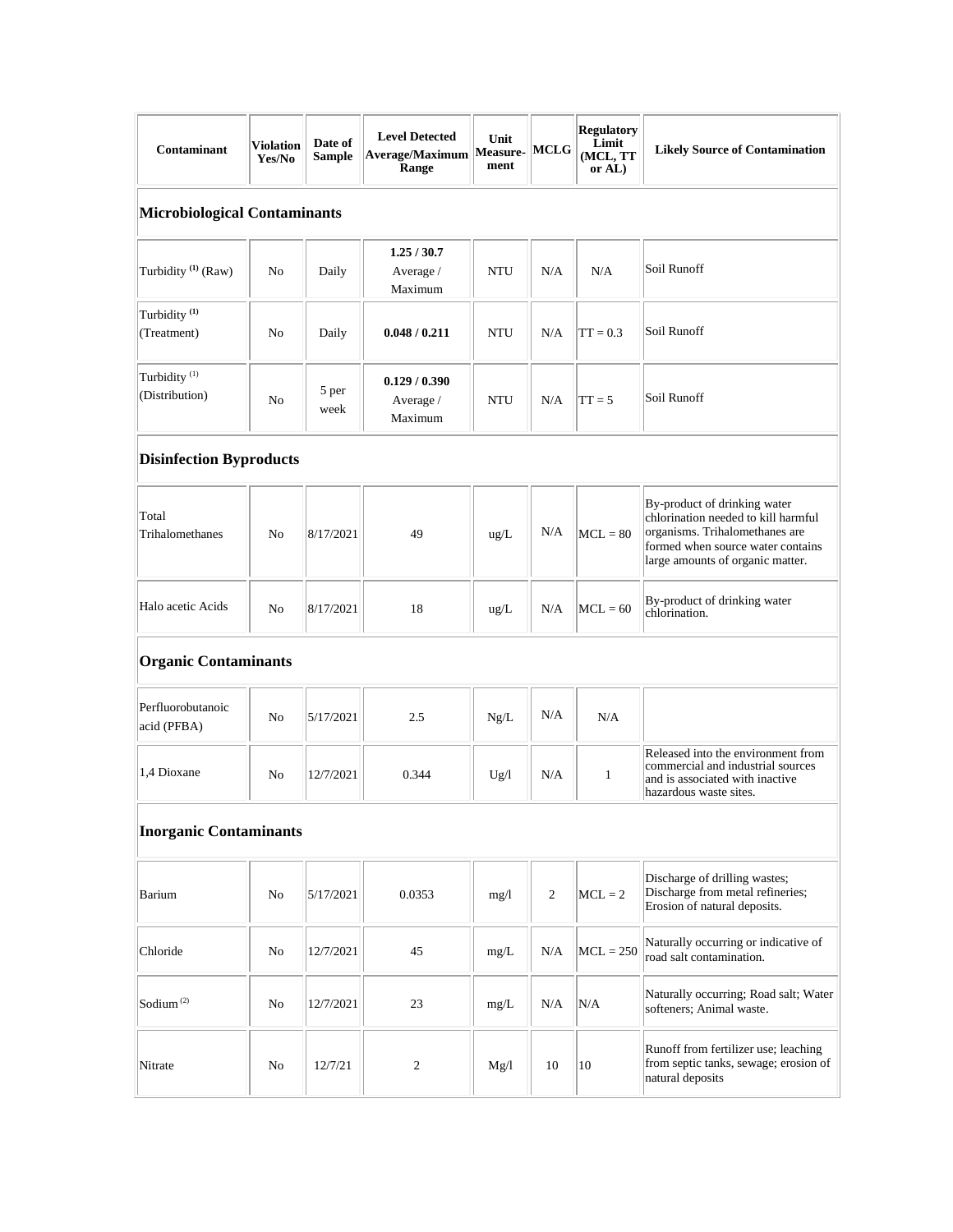| <b>Lead and Copper</b> |                |           |                                             |                 |          |            |                                                                                                                                                                     |  |
|------------------------|----------------|-----------|---------------------------------------------|-----------------|----------|------------|---------------------------------------------------------------------------------------------------------------------------------------------------------------------|--|
| Copper                 | N <sub>0</sub> | 8/18/2020 | $0.067^{(3)}$<br>Range<br>$(0.012 - 0.099)$ | mg/L            | 1.3      | $AL = 1.3$ | Corrosion of household plumbing<br>systems; erosion of natural deposits.<br>Ten locations were used for this<br>analysis spread-out throughout the<br>municipality. |  |
| Lead                   | N <sub>0</sub> | 8/18/2020 | $2.2^{(3)}$<br>Range<br>$(ND-57)$           | $\frac{u g}{l}$ | $\Omega$ | $AL = 15$  | Corrosion of household plumbing<br>systems; erosion of natural deposits.<br>Ten locations were used for this<br>analysis spread-out throughout the<br>municipality. |  |

#### **Notes:**

1 – Turbidity is a measure of the cloudiness of the water. We test it because it is a good indicator of the effectiveness of our filtration system. Our highest single turbidity measurement, after treatment, for the year occurred on September 3, 2021 (0.211 NTU). State regulations require that turbidity, prior to distribution, must always be below 1 NTU. The regulations require that 95% of the turbidity samples collected have measurements below 0.3 NTU.

2 – Water containing more than 20 mg/l of sodium should not be used for drinking by people on severely restricted sodium diets.

3 – The level presented represents the 90th percentile of the 10 sites tested. A percentile is a value on a scale of 100 that indicates the percent of a distribution that is equal to or below it. The 90th percentile is equal to or greater than 90% of the values detected at your water system. The action level for lead was exceeded at one of the 10 sample sites tested.

#### **Definitions:**

*Maximum Contaminant Level (MCL)*: The highest level of a contaminant that is allowed in drinking water. MCLs are set as close to the MCLGs as feasible.

*Maximum Contaminant Level Goal (MCLG)*: The level of a contaminant in drinking water below which there is no known or expected risk to health. MCLGs allow for a margin of safety.

*Maximum Residual Disinfectant Level (MRDL)*: The highest level of a disinfectant allowed in drinking water. There is convincing evidence that addition of a disinfectant is necessary for control of microbial contaminants.

*Maximum Residual Disinfectant Level Goal (MRDLG)*: The level of a drinking water disinfectant below which there is no known or expected risk to health. MRDLGs do not reflect the benefits of the use of disinfectants to control microbial contamination.

Action Level (AL): The concentration of a contaminant which, if exceeded, triggers treatment or other requirements which a water system must follow.

*Treatment Technique (TT)*: A required process intended to reduce the level of a contaminant in drinking water. *Non-Detects (ND)*: Laboratory analysis indicates that the constituent is not present.

*Nephelometric Turbidity Unit (NTU)*: A measure of the clarity of water. Turbidity in excess of 5 NTU is just noticeable to the average person.

*Milligrams per liter (mg/l)*: Corresponds to one part of liquid in one million parts of liquid (parts per million ppm).

*Micrograms per liter (ug/l)*: Corresponds to one part of liquid in one billion parts of liquid (parts per billion ppb). *Nanograms per liter (ng/l)*: Corresponds to one part of liquid in one trillion parts of liquid (parts per trillion – ppt)

### **WHAT DOES THIS INFORMATION MEAN?**

As you can see by the table, our system had no violations. We have learned through our testing that some contaminants have been detected; however, these contaminants were detected below New York State requirements. It should be noted that the action level for lead was exceeded at one of the sample sites throughout our distribution system. Although no action level for lead was exceeded, we are required to present the following information on lead in drinking water: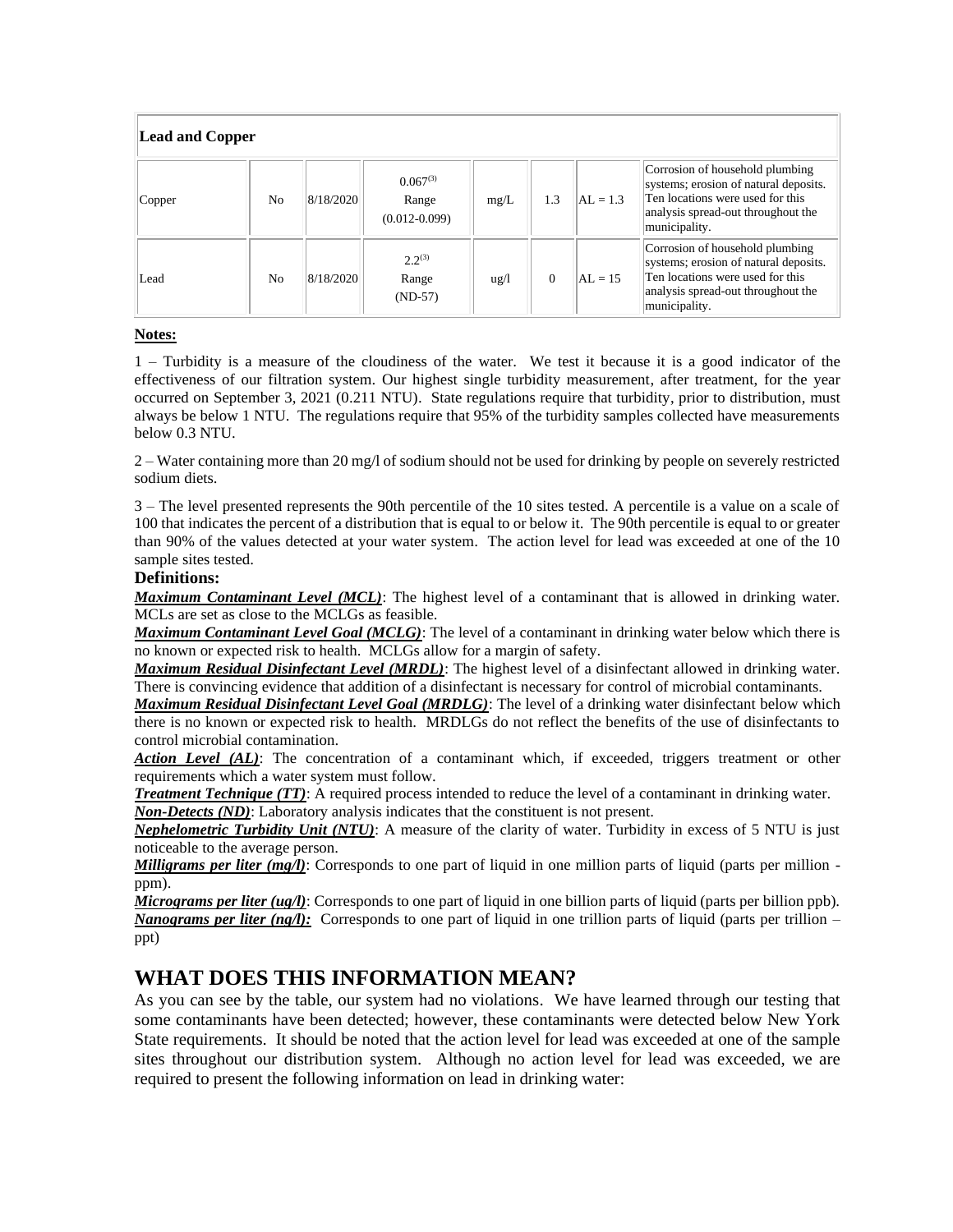If present, elevated levels of lead can cause serious health problems, especially for pregnant women, infants, and young children. It is possible that lead levels at your home may be higher than at other homes in the community as a result of materials used your home's plumbing. The Village of Nunda is responsible for providing high quality drinking water but cannot control the variety of materials used in plumbing components. When your water has been sitting for several hours, you can minimize the potential for lead exposure by flushing your tap for 30 seconds to 2 minutes before using water for drinking or cooking. If you are concerned about lead in your water, you may wish to have your water tested. Information on lead in drinking water, testing methods, and steps you can take to minimize exposure is available from the Safe Drinking Water Hotline (1-800-426-4791) or at http://www.epa.gov/safewater/lead.

# **IS OUR WATER SYSTEM MEETING OTHER RULES THAT GOVERN OPERATIONS?**

During 2021, our system was in compliance with applicable State drinking water operating, monitoring and reporting requirements.

# **DO I NEED TO TAKE SPECIAL PRECAUTIONS?**

Although our drinking water met or exceeded state and federal regulations, some people may be more vulnerable to disease causing microorganisms or pathogens in drinking water than the general population. Immuno-compromised persons such as persons with cancer undergoing chemotherapy, persons who have undergone organ transplants, people with HIV/AIDS or other immune system disorders, some elderly, and infants can be particularly at risk from infections. These people should seek advice from their health care provider about their drinking water. EPA/CDC guidelines on appropriate means to lessen the risk of infection by Cryptosporidium, Giardia and other microbial pathogens are available from the Safe Drinking Water Hotline (800-426-4791).

### **INFORMATION FOR NON-ENGLISH-SPEAKING RESIDENTS Spanish**

Este informe contiene información muy importante sobre su agua beber. Tradúzcalo ó hable con alguien que lo entienda bien.

#### **Why Save Water and How to Avoid Wasting It**

Although our system has an adequate amount of water to meet present and future demands, there are a number of reasons why it is important to conserve water:

- Saving water saves energy and some of the costs associated with both of these necessities of life;
- Saving water reduces the cost of energy required to treat water and the need to construct costly new wells, pumping systems and water towers; and
- Saving water lessens the strain on the water system during a dry spell or drought, helping to avoid severe water use restrictions so that essential firefighting needs are met.

You can play a role in conserving water by becoming conscious of the amount of water your household is using, and by looking for ways to use less whenever you can. It is not hard to conserve water. Conservation tips include:

- Automatic dishwashers use 15 gallons for every cycle, regardless of how many dishes are loaded. So, get a run for your money and load it to capacity.
- $\bullet$  Turn off the tap when brushing your teeth.
- Check every faucet in your home for leaks. Just a slow drip can waste 15 to 20 gallons a day. Fix it and you can save almost 6,000 gallons per year.
- Check your toilets for leaks by putting a few drops of food coloring in the tank, watch for a few minutes to see if the color shows up in the bowl. It is not uncommon to lose up to 100 gallons a day